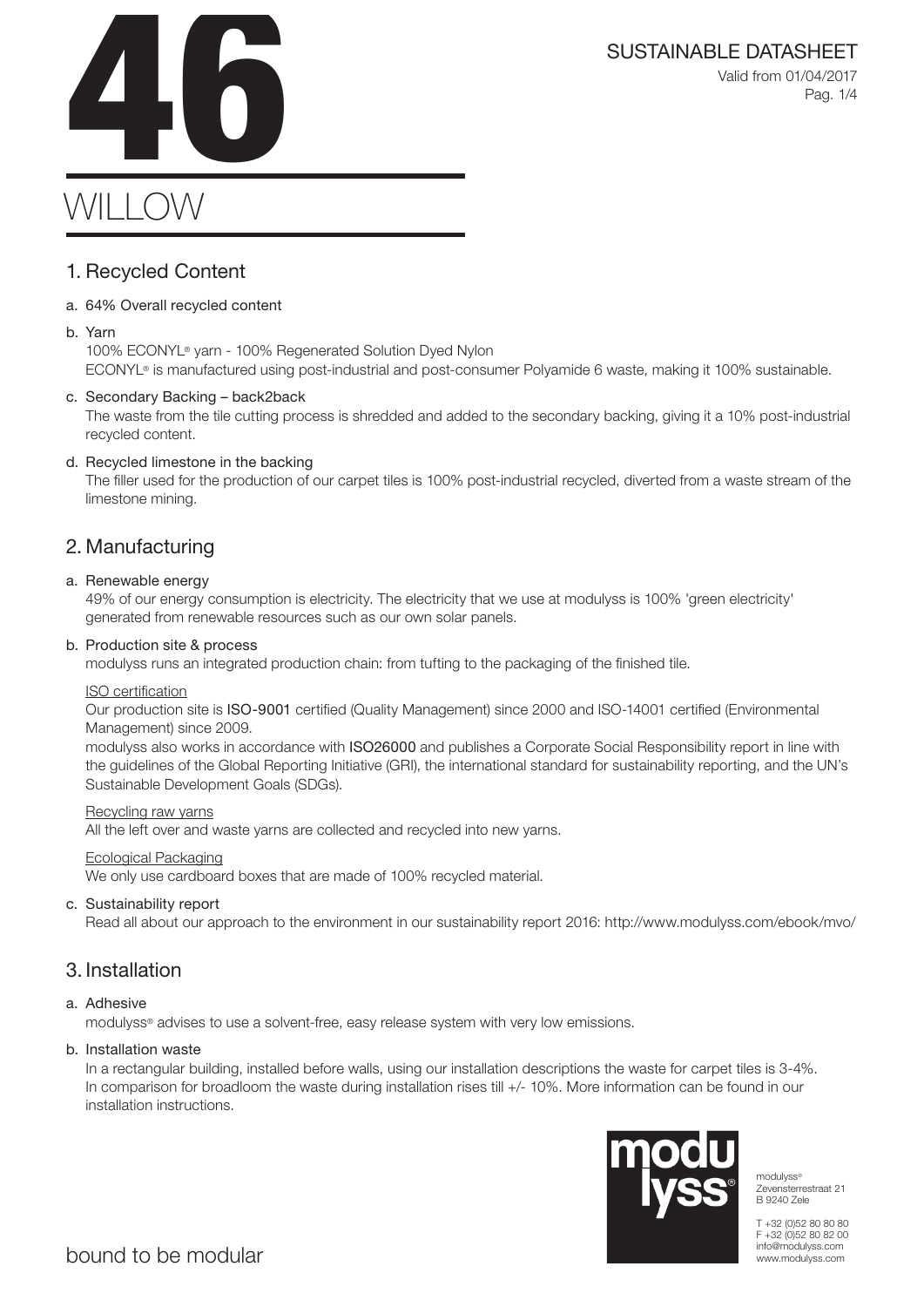### SUSTAINABLE DATASHEET

```
4. End of Life
```
product: Willow Pag. 2/4

### a. Re-use

At the end of life, after cleaning, carpet tiles can be re-used in non-critical areas, to extend the product life.

b. Recycling

Carpet tiles can be used as raw material for the backing of new carpet tiles in our back2back program.

c. CARE

Partnership modulyss®/Vanheede Environment Group in which carpet tiles are converted into secondary fuel to reduce  $\mathrm{CO}_2$  emissions significantly. The minerals are extracted from the carpet tiles and recycled into raw material for the cement production industry, which results in  $\pm$  50% recycling of our carpet tiles.

### 5. Voc's & Chemical Substances

This product fulfills the testing criteria for emissions of:

- a. DIBT (DE) Deutsche Institute für BauTechnik TVOC28<1,0 mg/m³ This product is DIBT-certified, Abz-nummer Z-156.601-604.
- b. CRI (US and international)

Carpet & Rug Institute Compliant to the requirements of Green Label Plus, GLP 1100 (see LEED®, point 6.b)

c. GUT (DE)

Gemeinschaft Umwelfreundlicher Teppichboden

TVOC28<100 μg/m³

This product meets the GUT-criteria, GUT-license number EED994FB. These criteria include VOC tresholds, odour and chemical substances.

d. REACH (EU)

modulyss® complies with the strict European REACH standards.

e. Sundahus (SE)

SundaHus Miljödata is a system of health and environmental assessment of products in the construction and real estatebusinesses. The core of the system is a database of substances, materials and products. B-rating.

f. M1 (FI)

This certificate is granted by the Building Information Foundation RTS sr. The aim of the classification is to enhance the development and the use of low-emitting building materials to create a healthy indoor environment.

## 6. Environmental Product Declaration (EPD)

An EPD is a standardized way to provide information on the environmental impact of a product during the entire life. They include information on the environmental impact of raw material extraction and production, energy use and efficiency, content of materials and chemical substances, emissions to air, soil and water and waste generation. A product-specific EPD in accordance with the ISO14025 and EN15804, is available for this product. The EPD-declaration-number is EPD-MOD-20170096-CBC1-EN.



modulyss® Zevensterrestraat 21 B 9240 Zele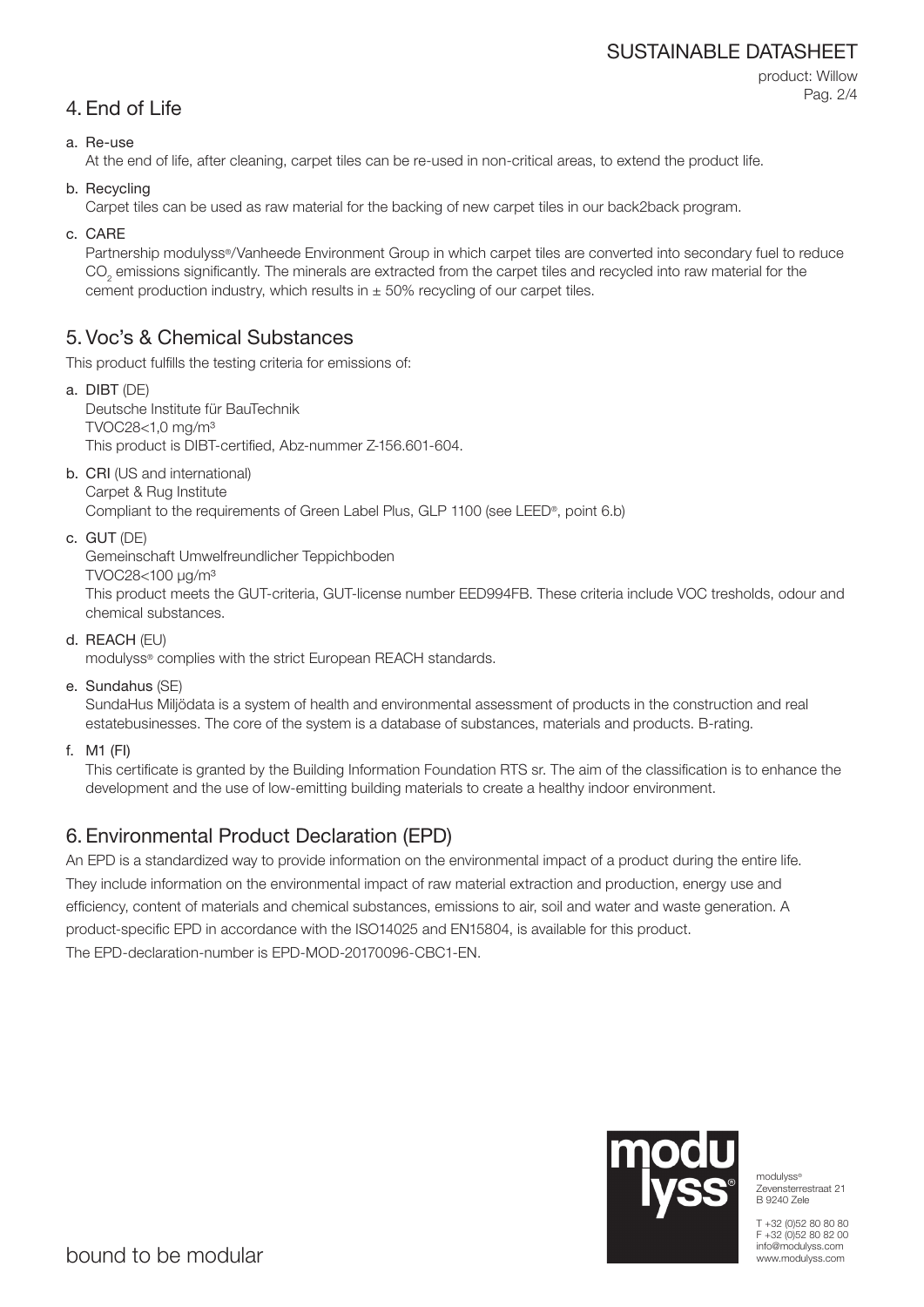### 7. Compliance to Green Building Certifications

product: Willow Pag. 3/4

### a. BRE Global (UK)

Building Research Establishment This product can contribute towards credits in:

### Hea 02 – Indoor Air Quality

To recognise and encourage a healthy internal environment through the specification and installation of appropriate ventilation, equipment and finishes.

- Use of a low-emission adhesive on installation (BN EN 13999-1:2007) can contribute to this credit.
- modulyss® carpet tiles meet the requirements of EN14041, including E1 classification for formaldehyde emissions, and can contribute to the credit for a healthy indoor air quality.

### Hea 05 – Acoustic performance

To ensure the buildings' acoustic performance including sound insulation meet the appropriate standards for its purpose. This product is highly sound-absorbent. It reduces contact noise by 27 decibels (ΔL<sub>w</sub> - ISO 10140) and has an absorption coefficient of 0.15 (ISO 354).

### MAT 1 – Life Cycle Impact

### BREEAM Rating Offices

#### Certificate ENP 428 an, A rating - Eco Point score 0,276

To recognise and encourage the use of construction materials with a low environmental impact (including embodied carbon) over the full life cycle of the building. For more information on the Green Guide to Specification visit www.bre. co.uk/greenguide or www.greenbooklive.com

#### MAT 5 – Designing for Robustness

To recognise and encourage adequate protection of exposed elements of the building and landscape, therefore minimising the frequency of replacement and maximising materials optimisation. This product satisfies the requirements of EN1307 classification, class 33 - LC2 for intensive use in a contract environment.

### WST 01 – Construction Waste Management

To promote resource efficiency via the effective management and reduction of construction waste. This product can contribute to waste reduction on site. See item 3, installation, for more details. Concerns cutting waste on installation of carpet tiles.

#### b. LEED (US and international)

Leadership in Energy and Environmental Design modulyss products can contribute to the following LEED v4 credits:

- MR credit: Interiors Life-Cycle Impact Reduction
- MR credit: Building product disclosure and optimization Environmental Product Declarations

MR credit: Building product disclosure and optimization - Sourcing of raw materials MR4 Post-Industrial recycled content: 55% MR4 Post-Consumer recycled content: 9%

- MR credit: Building product disclosure and optimisation Material ingredients
- MR credit: Construction and demolition waste management
- EQ credit: Low emitting materials
- EQ credit: Indoor air quality assesment
- EQ credit: Acoustic performance.

Products are not reviewed under LEED, LEED credit requirements cover the performance of materials in aggregate, not the performance of individual products of brands. For more information on LEED, visit www.usgbc.org/contact

c. HQE (FR)

### Haute Qualité Environnementale

In 2005 modulyss® was awarded the HQE certificate by FDES in accordance with NF P01 010. This product can contribute to seven of the 13 HQE targets as follows:



modulyss® Zevensterrestraat 21 B 9240 Zele